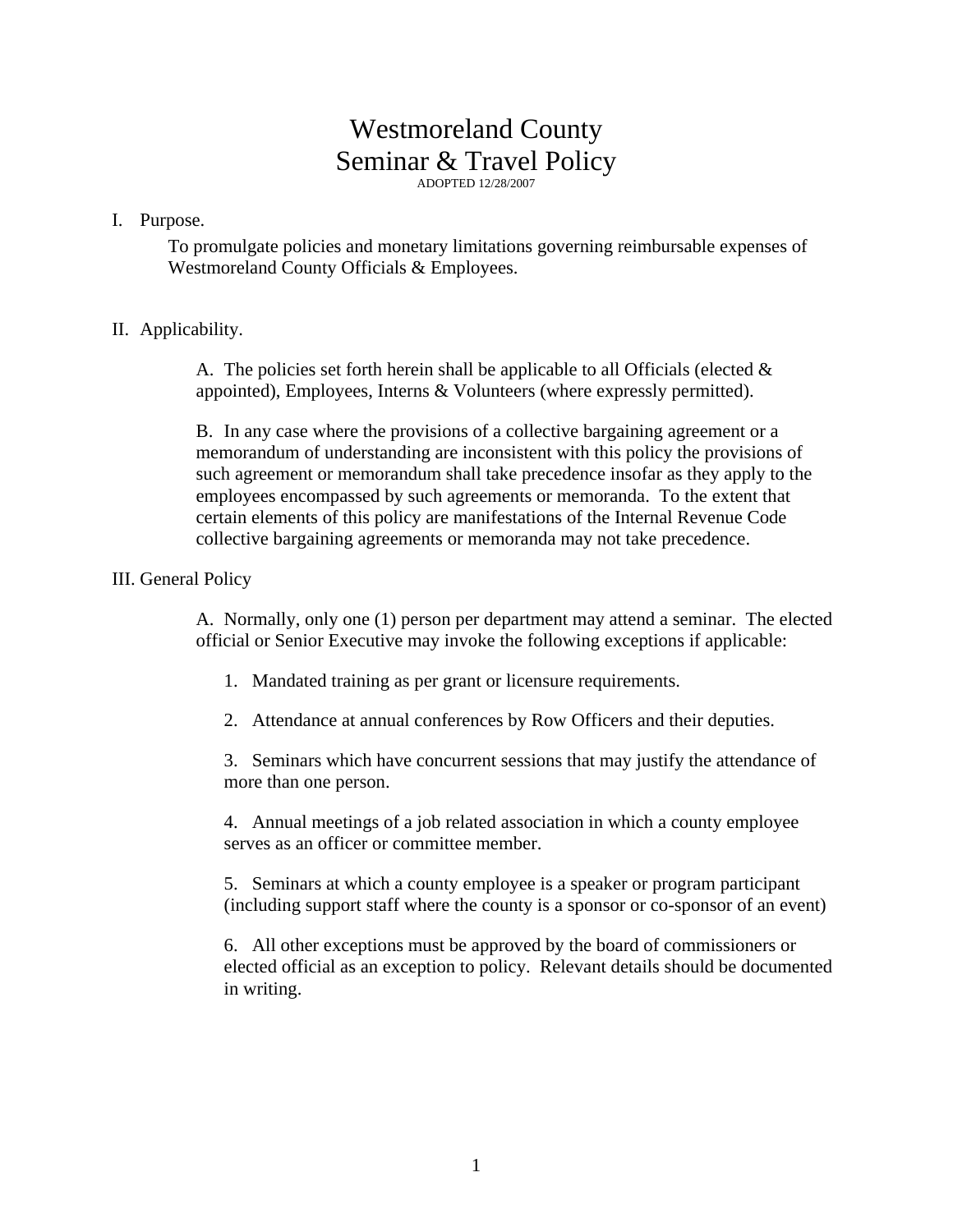B. Employees shall be entitled to receive reimbursement for out-of-pocket expenses incurred in the performance of their duties subject to the terms of established policies.

C. Any maximums referenced within this policy are not flat allowances and only amounts actually expended may be claimed.

D. Reimbursement for alcoholic beverages is strictly prohibited.

E. Employees traveling on official business are expected to exercise the same care in incurring expenses that a prudent person would exercise if traveling on personal business.

F. Employees will not be eligible for reimbursement of meals or lodging when said items are furnished without charge by a sponsoring organization. Meals or lodging which are provided as part of the event should be noted on the travel voucher. Additionally a copy of the event agenda or itinerary should be provided with the seminar request (if available) or with the reconciliation.

G. Parking fines or moving vehicle violation fines are not reimbursable.

H. Employees are responsible for ensuring that expenses claimed on expense vouchers or seminar vouchers are proper, accurate, and incurred in accordance with applicable county policies. The careless, fraudulent or negligent preparation of vouchers will require financial restitution and may result in disciplinary action. Additionally an employee who knowingly presents a false, fictitious or fraudulent claim may be subject to penalties under Pennsylvania Criminal statutes.

I. Department heads and supervisors are responsible for review and approving expense and seminar vouchers submitted by employees to ensure the necessity, propriety, correctness and accuracy of travel expenses incurred. Failure to exercise care in the review and approval of travel expenses may result in disciplinary action.

# IV. Definitions

A. Business Travel. Travel that is necessary to carry out an employees assigned job responsibilities.

B. County Employee. Any elected or appointed county official, employee (full – time or part-time), intern or volunteer.

C. Itemized Receipt. A written acknowledgement from the vendor attesting to the receipt of cash, check, money order, credit card or debit card, etc., in exchange for goods and/or services. The receipt must include the name and address of the vendor, time/date of the transaction and the cost and description of each individual item. In the event that the vendor-supplied receipt is missing required information, the employee is responsible for documenting such information (e.g. documenting the name and address of a restaurant).

D. Official Headquarters. The county facility to which the employee is assigned on a permanent basis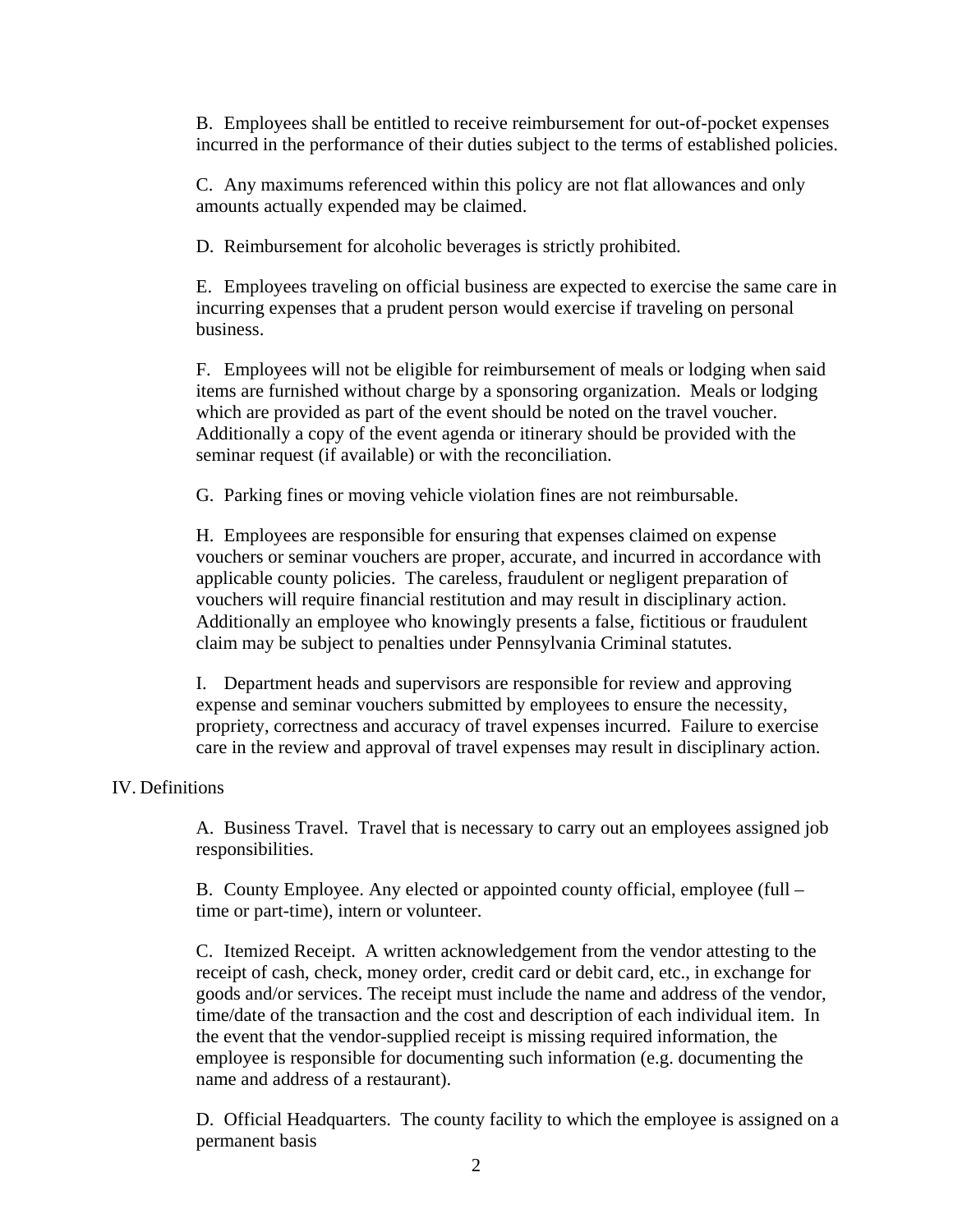E. Residence. The mailing address of record for an employee as maintained by the human resources department.

F. Overnight Travel Status. Employees are considered to be in overnight status only if they are traveling on approved official business away from both residence and headquarters and they stop to obtain lodging and sleep and not merely to rest or dine.

G. Non-overnight travel status. Employees are considered to be in non-overnight travel status if they are traveling on approved official business away from both residence and headquarters but are not entitled to claim reimbursement for overnight lodging.

#### V. Cash Advances

A. Normally, employees are expected to provide themselves with sufficient funds to defray current expenses.

B. Cash advances may be requested where out-of-pocket expenses (mileage, tolls, meals, etc.) are expected to exceed \$100. Reconciliation of travel advances on approved forms must occur within 3 business days of an employee's return to work.

#### VI. Receipts.

A. Itemized receipts must be submitted for all items except mileage and per diem allowances.

B. An itemized receipt (subject to IV C.) must include the:

- 1. Name and address of the vendor.
- 2. Date of the service.
- 3. Time of service
- 4. Description of the service.
- 5. Amount paid for each individual item.

C. No item of expense will be approved if a required receipt is missing, unless it was impossible to secure such a receipt and the reason is fully explained. Such explanation shall be subject to the judgment of the county controller who may at his discretion seek the additional approval of the board of commissioners.

# VII. Submission and audit of expense vouchers.

A. Seminar or Expense vouchers shall be submitted monthly for processing by the controller's office.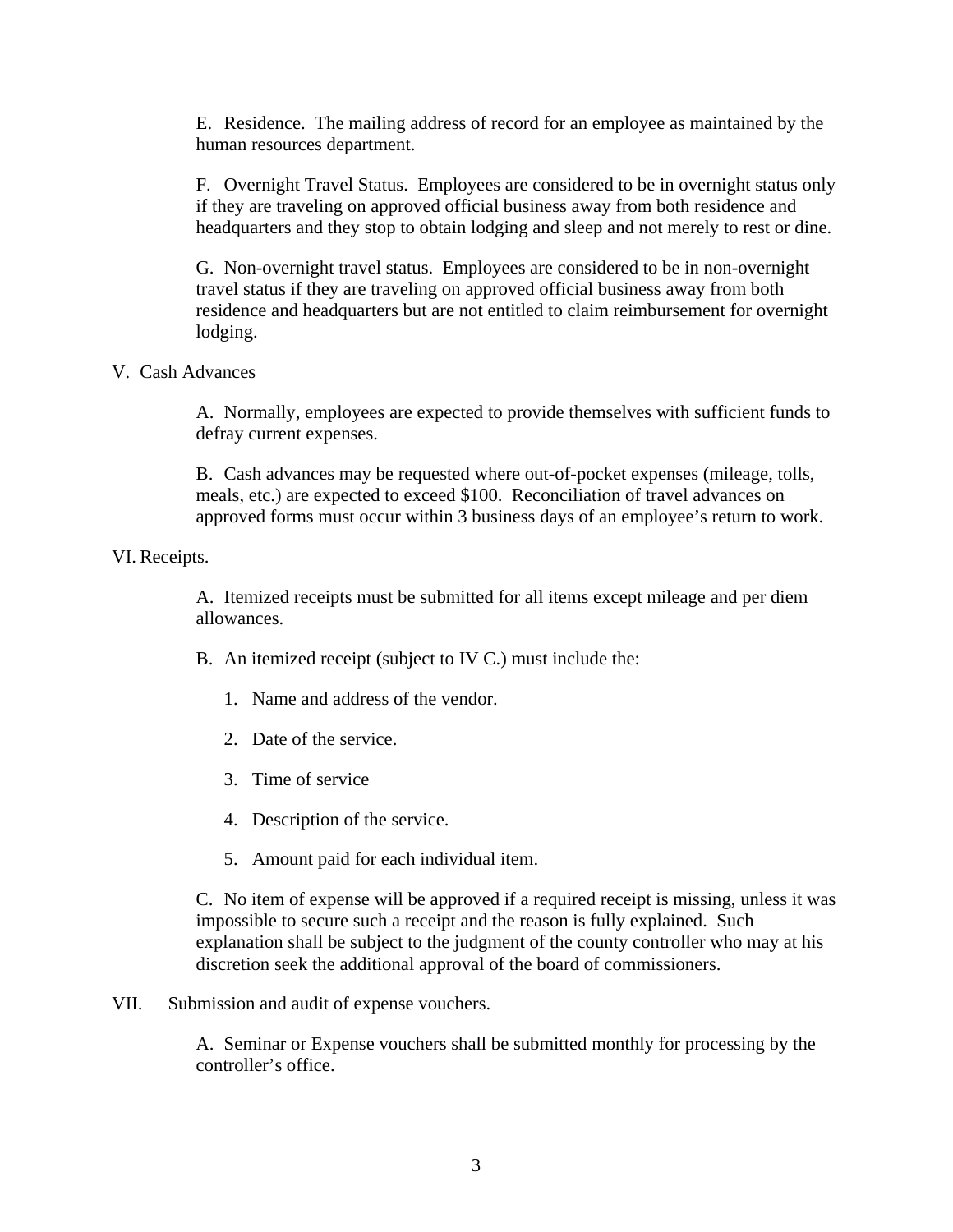B. Seminar and Travel vouchers are subject to audit by the County Controller. From time-to-time additional information may be requested of the employee in order to process vouchers.

C. Questions on mileage claims will be resolved using Mapquest® or similar internet resources utilizing the shortest distance option.

D. Reimbursement for all seminar and travel vouchers shall occur through the payroll system, the cycle of which runs on a bi-weekly basis. Vouchers shall be processed in the order that they are received. Requests must be received in a timely fashion as no special checks will be produced.

#### VIII. Transportation

A. All modes of transportation are authorized consistent with and appropriate to the requirements of an assignment and the efficient, economic conduct of official business.

B. All travel shall be by the most direct and expeditious route considering both travel time and distance.

C. Charges for first class accommodations will not be reimbursed without prior written approval by the Board of Commissioners.

D. Personal Automobiles.

1. When travel is by personal automobile for the purpose of conducting official county business, the mileage reimbursement shall be equivalent to the prevailing maximum IRS rate at the time the travel occurred. Effective January 1, 2008, the mileage rate is \$0.505 per mile. In the event of a retroactive increase in the mileage rate, employees are responsible for applying for the difference by summarizing the amount claimed and attaching copies of previously processed vouchers. In any event, employees will have 60 days from the date of the announcement of the retroactive change by the IRS to make a claim to the county for the additional mileage reimbursement.

2. The county reserves the right to require two or more employees traveling to the same destination to travel in the same vehicle.

3. Scheduled days off and Holidays. On holidays or scheduled days off, employees may be reimbursed for mileage and other commuting costs from their residence to a point of public transportation or designated worksite other than their official headquarters.

4. Scheduled workdays. Mileage traveled by employees between their residence and their official headquarters is considered commuting mileage. Commuting mileage is not reimbursable. Employees who are required to travel from their residence to a temporary worksite, other than their official headquarters will be reimbursed either from their residence to the temporary site or official headquarters to the temporary worksite, whichever is shorter.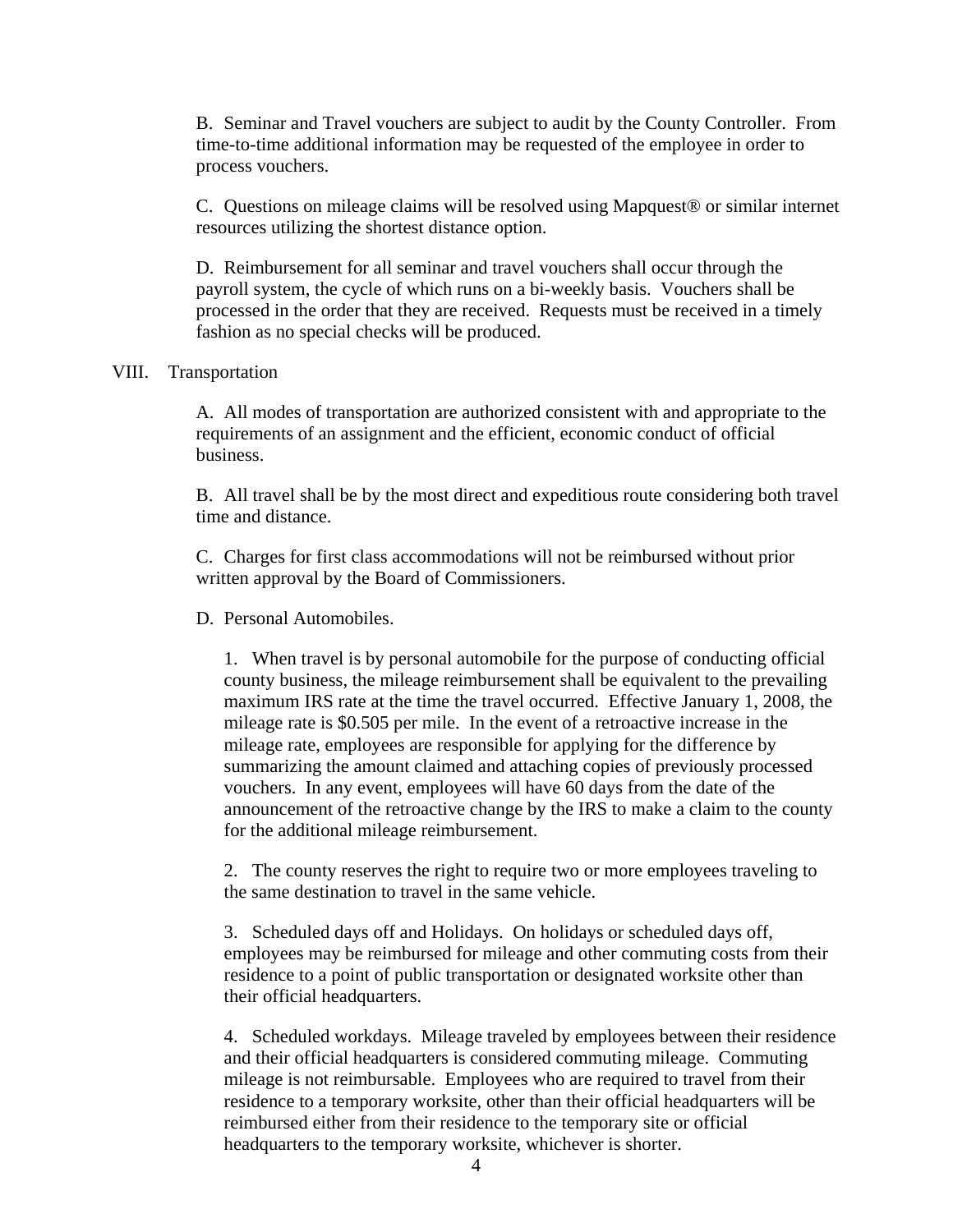EXAMPLE 1: An employee's residence is six miles from official headquarters and 20 miles from the temporary worksite. The distance from the official headquarters to the temporary worksite is 14 miles. Thus the six miles traveled between the residence and official headquarters is considered personal commuting and should not be reimbursed.

(a) Situation 1. An employee travels 14 miles from their official headquarters to the temporary worksite. Upon return from the temporary worksite at the end of the scheduled workday, the employee goes directly to their residence without stopping at official headquarters. The total reimbursable official business mileage round trip is 28 (14+14) miles.

(b) Situation 2. An employee who leaves from their residence and reports directly to the temporary worksite (20 miles) and later returns the residence (20 miles ) without being required to stop at official headquarters would be entitled to 28 (14+14) miles. Notice that the normal 6 mile commute has been subtracted from each leg of the trip to arrive at the reimbursable amount.

EXAMPLE 2: An employee's official headquarters is 15 miles from the residence and 27 miles from the temporary worksite. The distance from the residence to the temporary worksite is 12 miles. Thus, the 15 miles traveled between the residence and official headquarters is considered personal commuting and should not be reimbursed.

 (a) Situation 1. An employee leaves their residence and travels 12 miles to a temporary worksite. At the end of the workday, the employee returns to their residence. Since the shortest distance is the residence to the temporary worksite, the total reimbursable official business mileage round trip is  $24 (12+12)$  miles.

(b) Situation 2. After reporting to official headquarters at the beginning of the workday, an employee is required to travel 27 miles from their official headquarters to the temporary worksite. At the end of the workday, the employee does not return to official headquarters, but goes directly to the residence. Since the shortest distance at the end of the workday is the residence to the temporary worksite, the total reimbursable round trip is 39 (27+12) miles.

(c) Situation 3. After reporting to official headquarters at the beginning of the workday, an employee is required to travel 27 miles from the official headquarters to the temporary worksite. In the afternoon, the employee returns 27 miles to official headquarters from the temporary worksite. At the end of the workday the employee returns to the residence. The total reimbursable official business mileage is 54 (27+27) miles.

EXAMPLE 3: An employee's residence is 13 miles from the official headquarters and 20 miles from the temporary worksite. The distance from the official headquarters to the temporary worksite is 30 miles. Thus the 13 miles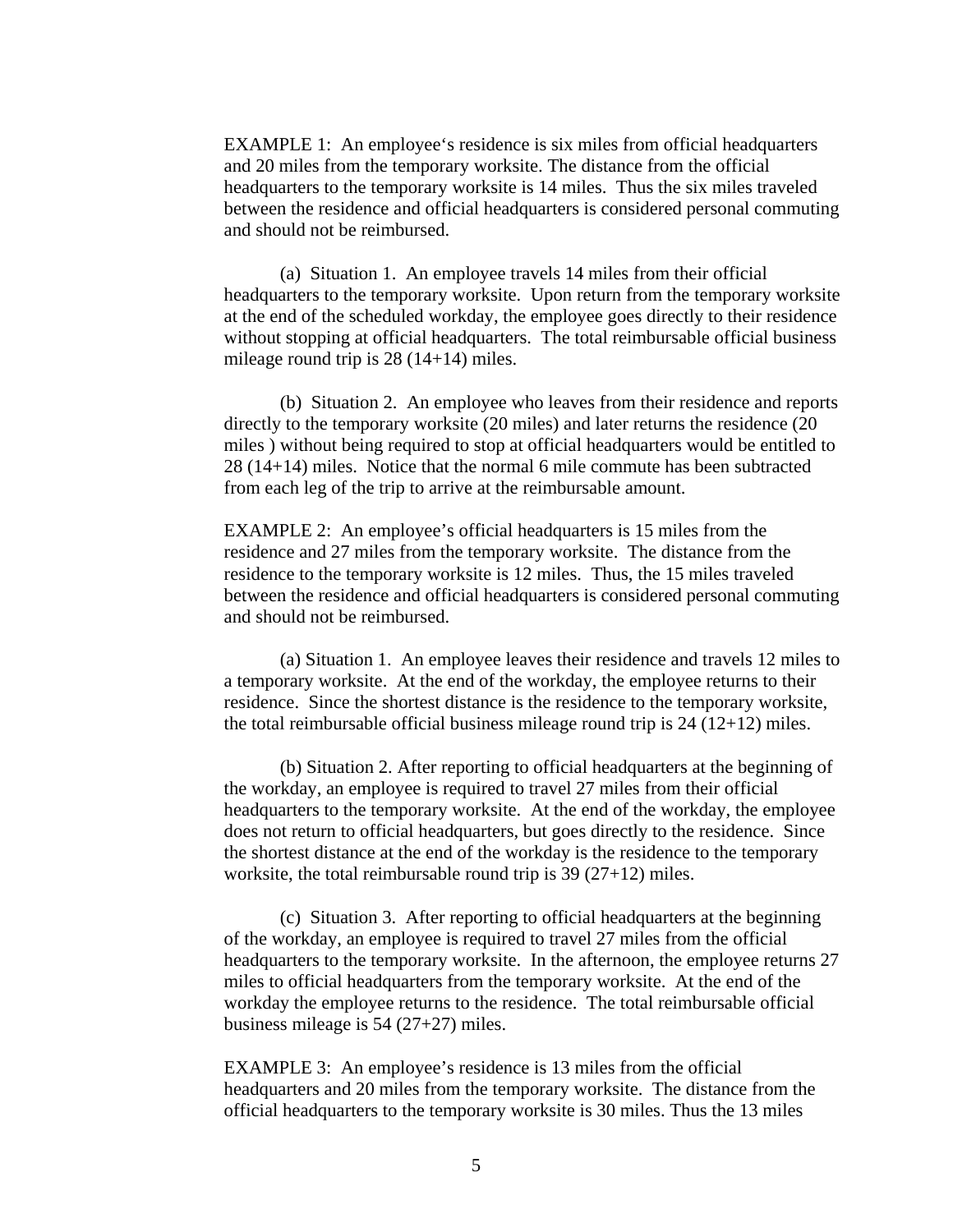traveled between the residence and official headquarters is considered personal commuting and should not be reimbursed

(a) Situation 1. After reporting to official headquarters at the beginning of the workday, an employee is required to travel 30 miles from the official headquarters to the temporary worksite. In the afternoon, the employee is required to return 30 miles to official headquarters from the temporary worksite. At the end of the scheduled workday, the employee returns 13 miles to the residence. The total reimbursable mileage is 60 (30+30) miles.

(b) Situation 2. After reporting to official headquarters at the beginning of the workday, an employee is required to travel 30 miles from the official headquarters to the temporary worksite. At the end of the workday, the employee returns 20 miles to the residence. The total reimbursable mileage is 50 (30+20) miles.

5. Mileage and applicable tolls/parking fees from and to headquarters (workday) or residence (holiday or scheduled day off) may be claimed to travel to a point of public transportation. Under no circumstances will the county reimburse for more than one round trip to a point of public transportation.

6. Turnpike tolls should be paid for in cash and receipts should be submitted as justification. EZ Pass users should print the applicable transactions from their internet account and submit the same in lieu of a receipt.

7. In the event an employee chooses to use a personal car for travel in lieu of air transportation, total transportation costs claimed shall not exceed the cost of coach class airfare/approved ground transportation for the destination. Such a request and calculation should be submitted for approval prior to the trip.

8. Insurance and damage to autos. Employees are required to maintain automobile insurance at levels required by the Commonwealth of Pennsylvania. Claims for "line of duty" damages must be initiated with the department of Human Resources within 24 hours of the occurrence of the damage. The employee should be prepared to document the incident with police reports, pictures, witness statements etc. Each claim will be judged on its merits and the decision of the department of Human Resources is final.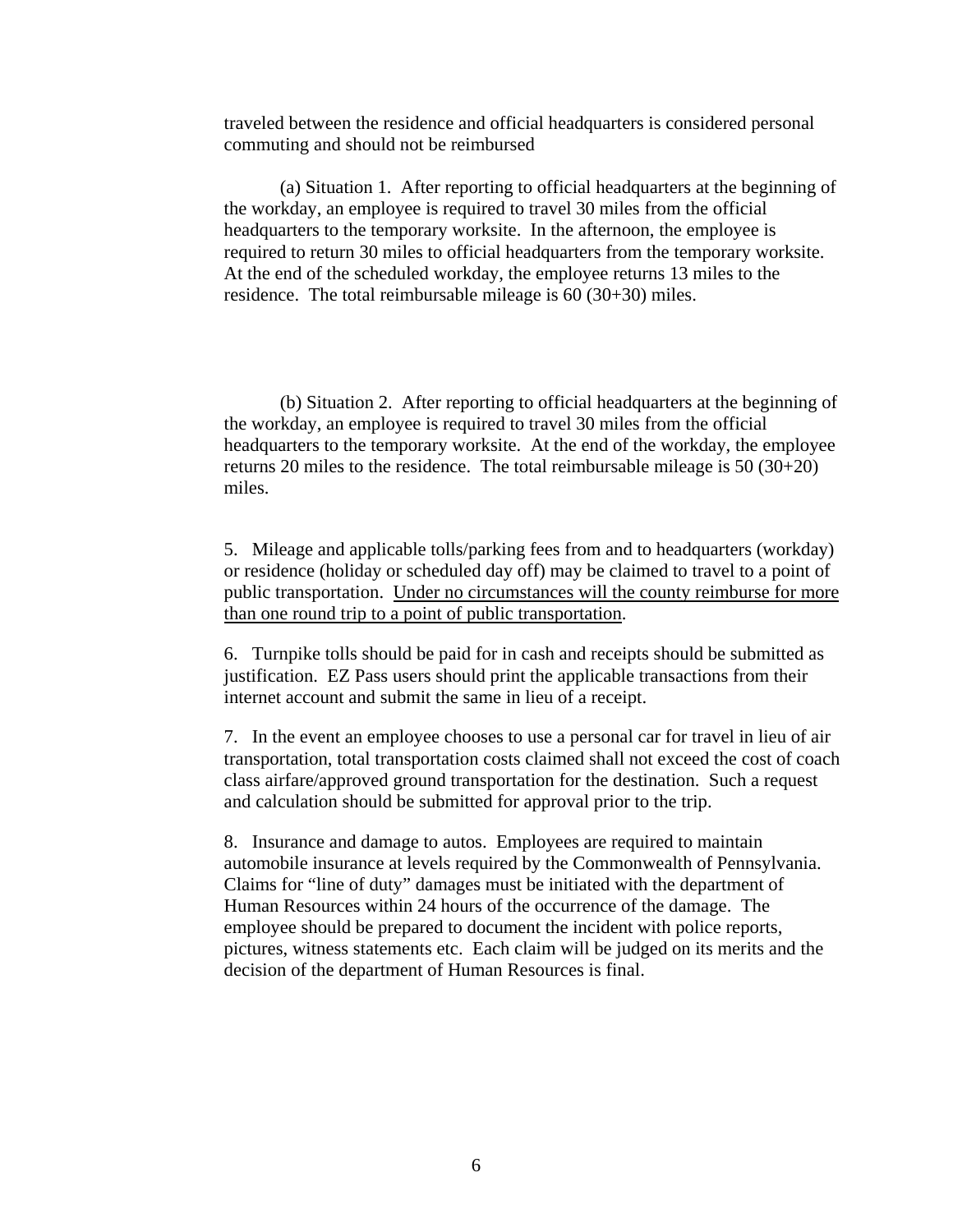E. Car Rentals

1. Use of rental cars or other special conveyances will be allowed when a county vehicle, private vehicle, or public means of transportation is not available. All such expenditures must be justified. Itemized receipts for rental cars, gasoline and/or emergency repairs must be submitted**.** 

2. Rental car selection is limited to compact or intermediate unless a larger car can be justified.

3. Collision damage waiver insurance is required and will be reimbursed. Liability insurance, supplemental, personal accident, safe trip insurance and personal effects coverage are not reimbursable.

F. Public Transportation

1. Employees are responsible for booking their own fares with carriers. Credit card receipts and/or ticket stubs shall be utilized as justification for the expenditure.

2. All seats purchased must be at the coach class level.

3. Often airlines offer special lower fare tickets which may require additional nights stay. Employees may consider such options if the TOTAL costs calculated result in a savings.

4. Cancellation fees or penalties are the responsibility of the County unless the penalties were the result of the employee's inability to meet the schedule.

#### G. Local Transportation

1. Use of taxicabs is allowed only when justified by the travel assignment. The use of taxicab in lieu of airport limousine service is allowed only when airport limousine service is not available or when the taxicab is less expensive.

2. Cash paid for local bus, streetcar, and subway fares, etc. is reimbursable and no receipts will be required, unless the amount exceeds \$10.

3. Parking charges either lot or meter, in reasonable amounts, as well as toll roads and toll bridges are reimbursable to employees. Reasonable meter charges less than \$5.00 will not require receipts.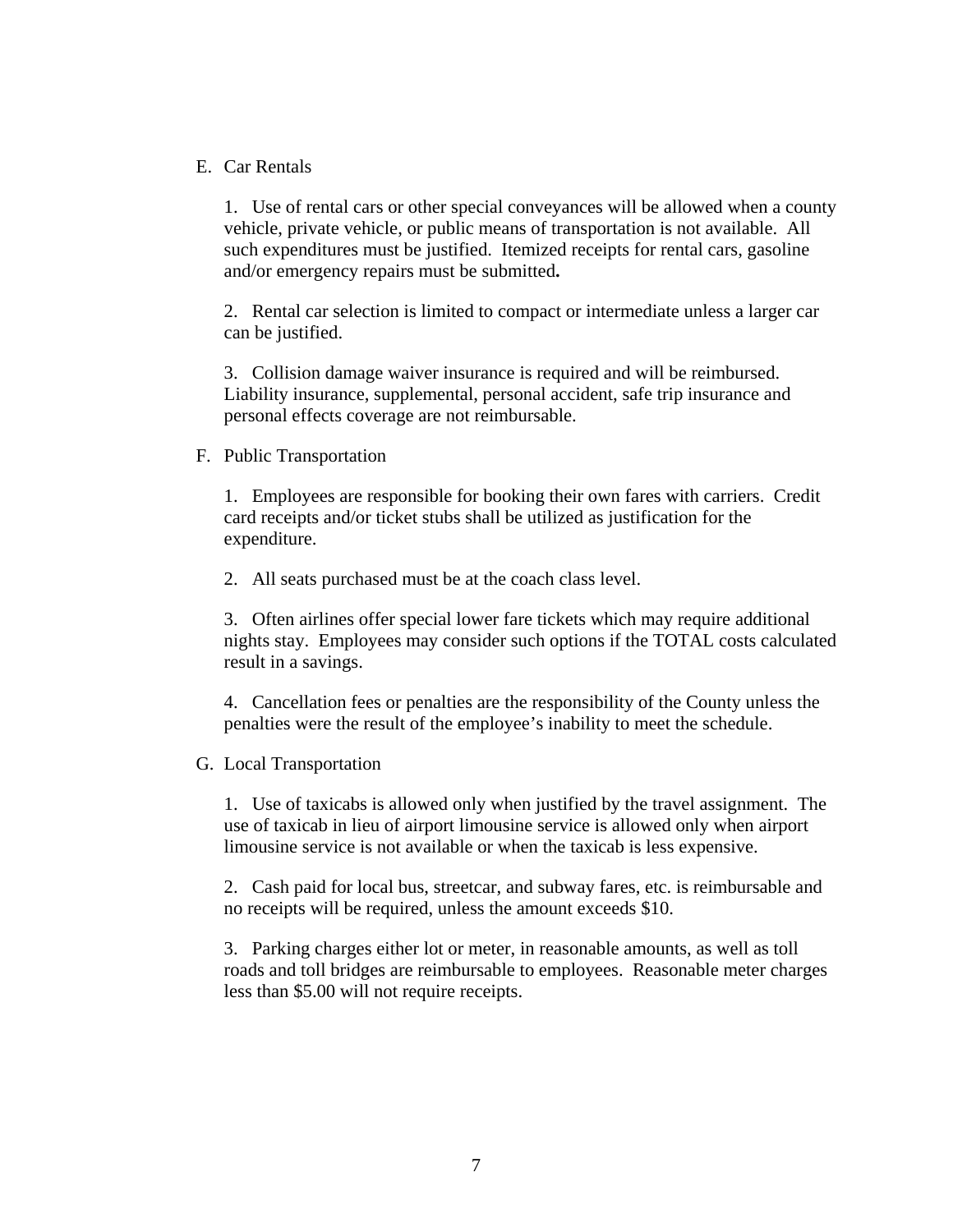# IX. Lodging

# A. General

1. Normally, expenses for lodging will not be allowed within the boundaries of Westmoreland County. In the event of special circumstances, written justification should be provided and advance approval should be documented.

2. County employees who attend a regional or statewide seminar in an adjacent county, where the seminar is scheduled for more than one day and lodging options are provided for other participants, are entitled to lodging in accordance with this policy.

3. Government rates must be requested by all travelers and confirmed at the time reservation are made and at the time of check-in.

4. Hotel charges will not be reimbursed if the employee is negligent in cancelling reservations in accordance with the hotel's policy.

5. Unless the employee stays at the hotel(s) where the seminar/conference is being held, the per diem hotel allowance shall not exceed \$99.00. Variances from permissible lodging rates must be approved in advance by the board of commissioners.

6. If a spouse is taken on a trip any difference in cost shall be absorbed by the employee.

7. All County employees shall be entitled to standard single room lodging.

8. Tips to bellmen, porters or maids are not reimbursable.

9. No ancillary charges for facility services will be honored (e.g. movies, laundry, recreational services).

# X. Meals (subsistence)

A. General

1. The per diem allowances for meals do not require receipts unless specifically stated.

2. Claims for meal reimbursements will only be honored if they are outside the county.

3. Meal reimbursements/Meal Allowances for nonovernight status employee will be taxed as income according to IRS Rev. Rul. 75-170; Rev Rul. 75-432

4. Tips may not exceed 15% of the cost of the meal before taxes and are includible in the per meal allowances where applicable.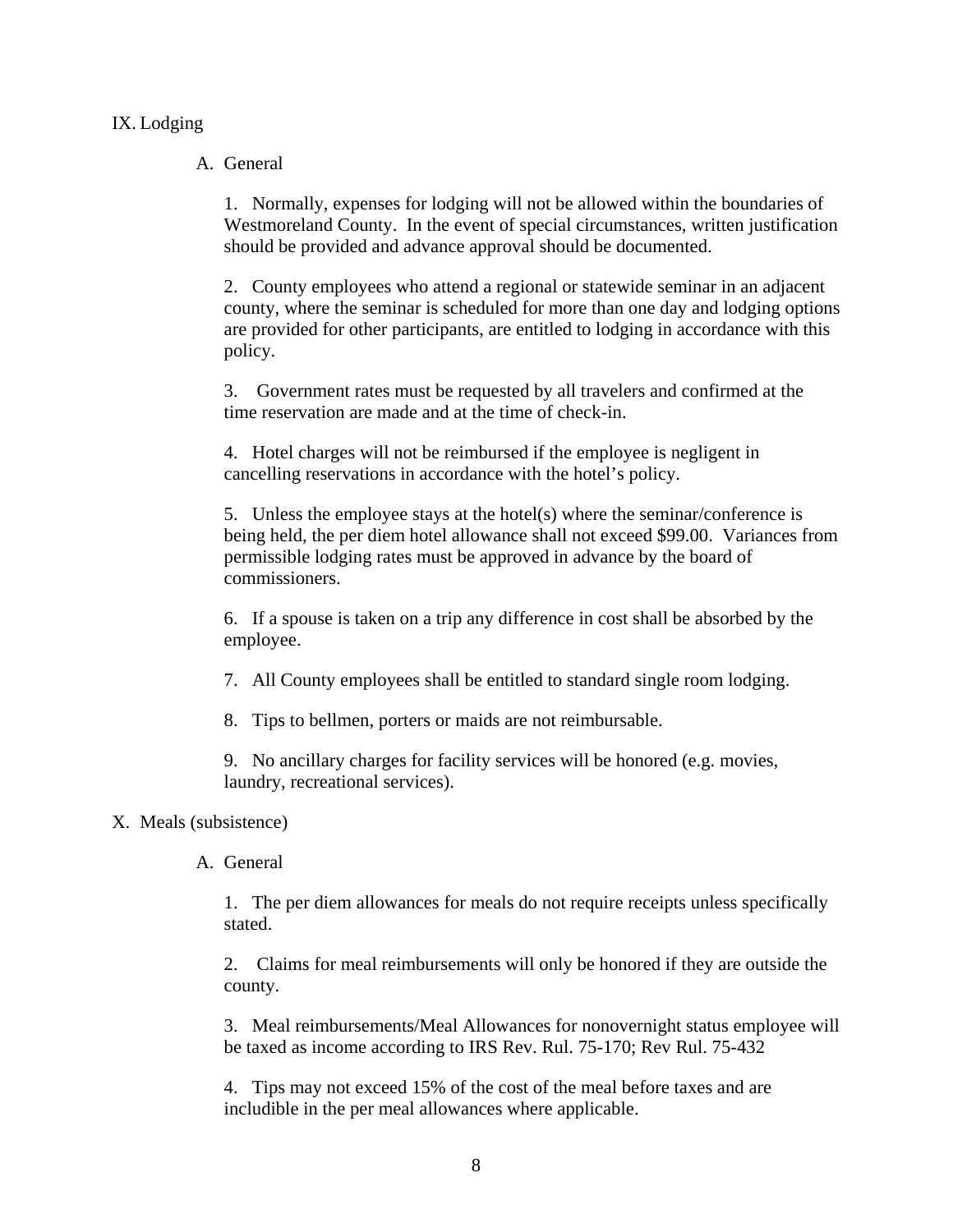#### B. Per Diem Allowances

1. Employees in an overnight travel status that take the employee out of the county may submit claims for per diem allowances not to exceed \$35/day.

2. Event-provided meals are to be deducted from the per diem according to the following schedule:

| a) Breakfast | \$6.50  |
|--------------|---------|
| b) Lunch     | \$8.50  |
| c) Dinner    | \$20.00 |

3. Travel days. Employees may claim a 50% per diem for travel days unless a complete seminar/conference day has been attended/completed.

4. No receipts are required for per diem allowances. However a detailed itinerary/agenda for the seminar/conference should be provided with the reconciliation.

# C. Non-overnight meals

1. Meal allowances which are provided for in collective bargaining agreements must be claimed for payment within the pay period that they are earned. Failure to do so may forfeit rights to payment. Meal allowances as currently defined in our collective bargaining agreements are taxable as wages (as per IRS regulations) and will be treated accordingly by the payroll system.

2. Meal Reimbursements for nonovernight assignments require itemized receipts and are reimbursable according to the schedule in X.B.2. (above). The IRS has deemed this type of reimbursement to be taxable wages and will be treated as such by the payroll system.

Generally speaking, meal reimbursements for non-overnight travel are limited to lunches. Such lunches shall be limited to one meal purchased between the hours of 11:00AM and 2:00PM and shall only be reimbursed to the published maximum of \$8.50.